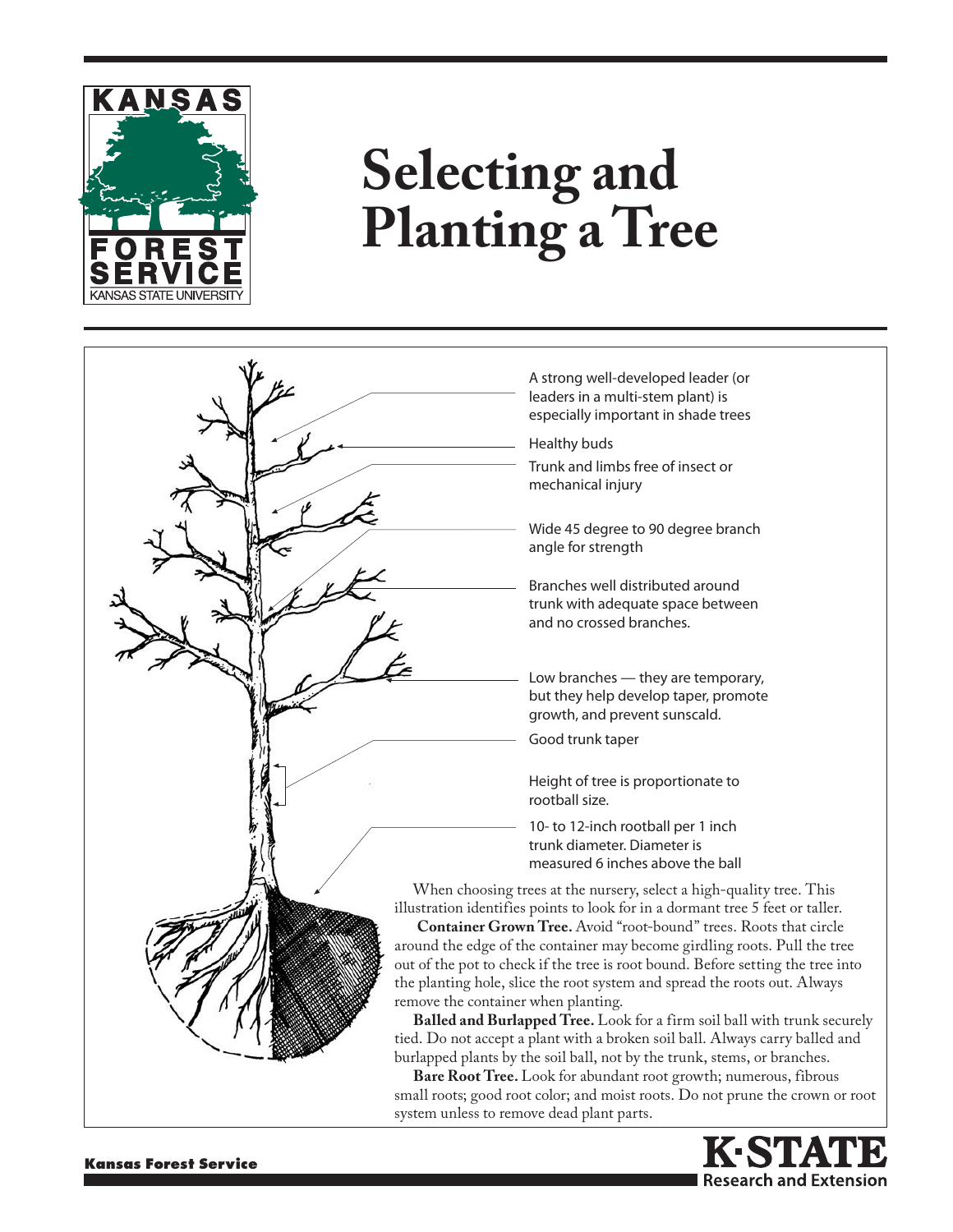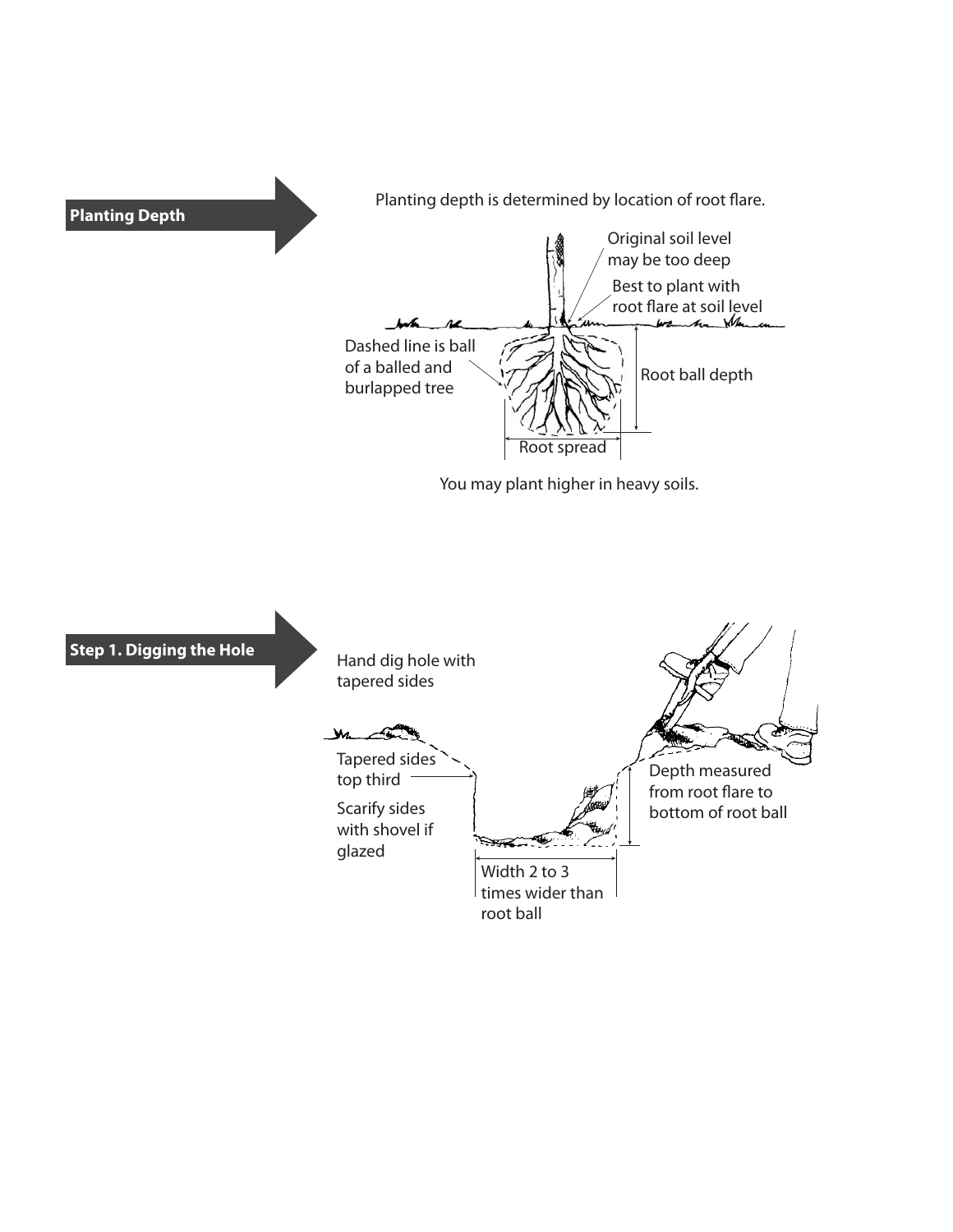



Container trees may be root bound. Remove the container, if any spiraling roots are pencil sized, woody, and brown, select another plant. If spiraling roots are smaller, fibrous, or light colored, simply spread them with a knife, claw, or hay hook. Slice deeply into the root ball from top to bottom in several locations to sever circling roots on the surface and in the interior. Loosen soil and spread roots out to prevent circling. Then follow backfilling steps for a balled and burlapped tree.

## **Balled and Burlapped Trees and Bare Root Trees**



After placing the tree, backfill the bottom half of the hole with the existing soil. Then, without losing the integrity of the root ball, cut and remove the top half of the wire basket. Remove all tying twine and the top portion of the burlap. You may remove the entire wire basket if the root ball will not fall apart when you place it into the hole.